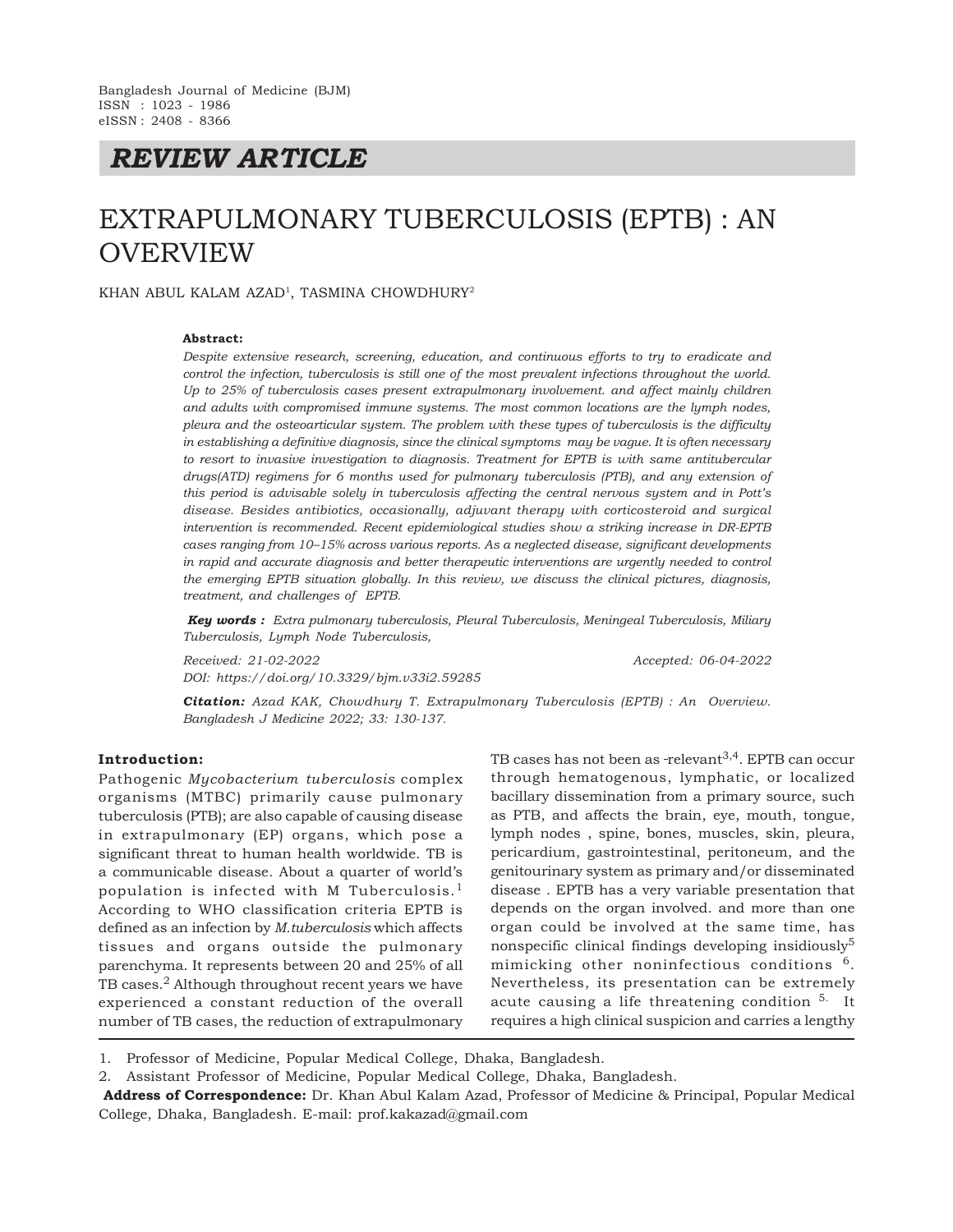period from the initial symptoms to the final diagnosis. Delayed diagnosis of extrapulmonary forms is frequent and it entails an increased morbidity and mortality. In this chapter, a review of the most important clinical manifestations along with diagnosis and management of EPTB will be discussed.

#### **Epidemiology:**

*Mycobacterium tuberculosis*, as a single infectious agent, causes more deaths than any other infection<sup>3</sup>. Outside infectious diseases, it is the ninth leading cause of death worldwide<sup>7</sup>. The mean age of EPTB patients is higher than for pulmonary TB. Among EPTB patients those who develop pleural or meningeal affectation are generally younger than those who present lymphatic, osteoarticular, genitourinary and gastrointestinal forms of the disease7.Worldwide, the incidence of extra-pulmonary involvement of tuberculosis occurs in approximately 15%-20% of all cases reported $8$ . In other publications, reported cases varies from 15% to 40%, with approximately 3–3.5 cases per 100,000 of the population from 2002 to  $2011<sup>9</sup>$ . Man and women are almost equally affected<sup>10</sup> . Therefore, EPTB continues to be an important presentation within tuberculosis infectious spectrum.

Current global and bangladesh situation and impact of COVID 19

The COVID-19 pandemic has reversed years of progress in providing essential TB services and reducing TB disease burden. The most obvious impact upto June2021 is a large global drop in the number of people newly diagnosed with TB and reported. This fell from 7.1 million in 2019 to 5.8 million in  $2020^{11}$ . Reduced access to TB diagnosis and treatment has resulted in an increase in TB deaths. Best estimates for 2020 are 1.3 million TB deaths among HIV-negative people (up from 1.2 million in 2019) and an additional 2,14, 000 among HIV-positive people (up from 2,09, 000 in 2019), with the combined total back to the level of  $2017^{11}$ .

With an estimated population of 164 million, Bangladesh is listed among the 30-high burden countries for TB and 27 for MDR-TB $^{12}$ . The incidence rate for all from of tuberculosis is 221 per 100,000 population per year. The TB mortality is 24 per 100,000 population per year with over 38,000 deaths annually<sup>12</sup>. Similarly, MDR-TB was 0.7% among new and 11% among retreatment cases with a large absolute number of patients (~3,300 MDR/RR cases) that need to be treated with the second line anti-TB drugs (SLDs). Although TB treatment coverage increased from 27% in 2002 to 81% in 2019, an estimated 68,000 (19%) TB patients remain

undetected every year with a static TB incidence between 225/100,000 and 221/100,000 from 2001 to 201912.

### **Risk Factors FOR EPTB:**

Risk factors involved in the development of EPTB are mainly increasing age, concurrent HIV infection and alcoholism, co-morbidities such as chronic renal disease, diabetes mellitus or immune suppression . Among HIV patients admitted due to tuberculosis, almost 50% have extra pulmonary involvement $^{13}$ .

# **Tuberculosis and organ system involvement:**

#### **Lymphnode tuberculosis**

It is one of the most common forms of EPTB and it most frequently affects children and young adults. It accounts for between 30 and 40% of all EPTB cases  $14$ . It can be due to a primary form or the reactivation of a focus. The most common location is cervical lymphadenopathy (63-77%) although it can also affect other areas such as supraclavicular, axillary, thoracic and abdominal nodes $15$ . It most frequently involves unilateral laterocervical and supraclavicular swelling . Typical TB symptoms, such as fever, night sweats, and weight loss, are observed in some patients . Initially lymph node swellings are firm and discrete, later become fluctuant and matted together followed by abscess formation .The skin may then breakdown leading to chronic sinus formation and ultimately heals with scarring. The specimens' paucibacillary nature makes TBL diagnosis challenging. Diagnosis requires FNAB of the affected lymphnode and microbiological cytological smear testing as well as culture and PCR studies (sensitivity 77%, specificity 80%). Open biopsy is only used when FNAB has not been diagnostic (sensitivity 80%). Viewing caseous granuloma is highly suggestive of tuberculosis<sup>16</sup>. treatment involves the use of ATDs in a regimen similar to PTB .The continuation phase of treatment may be extended upto10 months $^{17}$  based on clinical judgment of physician,. These cases should also be investigated for DR-TB at the end of 6 months of treatment . In selected TBL cases, incision and drainage may be required. After the standard treatment, residual lymph nodes' presence is not considered a sign of recurrence or treatment failure .

#### **Pleural tuberculosis:**

It is a common form of EPTB, accounting for almost 20% of all cases. It is caused by a set of hypersensitivity reactions against mycobacterial antigens in the pleural space. These organisms and/ or their antigens probably enter the pleural space due to leakage or rupture of a subpleural focus of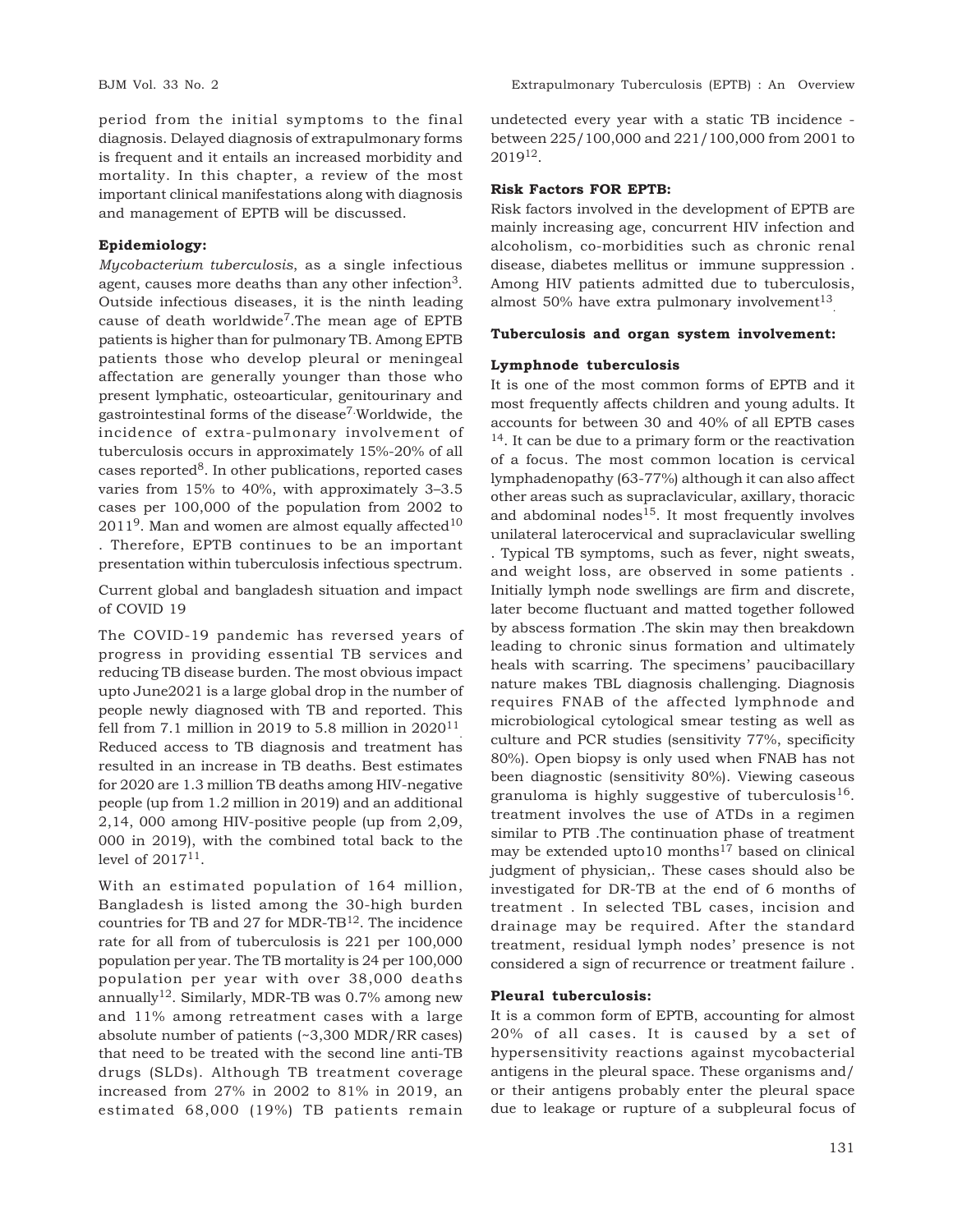disease. It can occur in association with pulmonary TB. Effusions are typically unilateral , 0ccassionaly develop empyema. Its diagnosis begins with pleural fluid examination through thoracentesis. The pleural fluid is exudative, straw-colored, shows predominant lymphocytes, with low glucose concentrations. Microscopy of fluid have low diagnostic yield since only 10 to 25% of samples are positive. Pleural fluid cultures are positive in between 25 and 75% of patients. The Xpert MTB/RIF and Xpert Ultra sensitivities are 50% and 71% with 99% and 71% specificity, respectively, for adult pleural fluid<sup>18</sup>. In endemic countries, pleural ADA levels of >40 IU/L have a positive predictive value of 98%<sup>19</sup> (sensitivity 92% and a specificity 90%). The determination of interferon gamma in pleural effusions has the highest yield with 89% sensitivity and 97% specificity rates $^{20}$ . Sensitivity and specificity values for PCR are heterogeneous depending on the specific test used. The diagnostic yield of closed pleural biopsy is about  $75\%$ <sup>12</sup> as the lesions are patchy. Multiple biopsies increase the diagnostic yield. PLTB treatment involves the use of ATDs in a regimen similar to PTB. The use of adjunct corticosteroid therapy is not recommended since the beneficial effects of such treatment are inconclusive. Thoracentesis could be performed in addition to chemotherapy to alleviate dyspnoea and reduce pleural thickening and associated functional  $impairment<sup>21</sup>$ 

# **Central Nervous System (CNS) Tuberculosis:**

CNS involvement is the most severe form, accounting for 5–10% of all EPTB cases, with TB meningitis (TBM) being the predominant condition. TBM is common in children (below four years of age) and immunosuppressed individuals such as those HIV infection and can occur with or without an associated PTB. Besides TBM, intracranial tuberculoma, tuberculous brain abscesses, arachnoiditis, increased intracranial pressure, and hydrocephalus were noted in CNS disease 22 ,23 .The The onset of TBM manifests in neurological complications, such as headache, lowgrade fever, malaise, vomiting, and confusion. When untreated, TBM can cause seizures, coma, and stupor. Prognosis is dependent on the stage of diagnosis and treatment 22,23 . Diagnosis of TBM usually depends on clinical symptoms, radiologic imaging such as computerized tomography (CT) scan, and the presence of extra-neural TB. Usually, the cerebrospinal fluid (CSF) of patients is analyzed for disease markers. In general, presence of predominant lymphocyte (60– 400 cells/mL), elevated protein, a decrease in sugar levels, and an adenosine deaminase (ADA) level of 5–15 IU/L are indicators of suspected TBM  $^{24}$ . the acid-fast bacilli (AFB) test's sensitivity is <25%, and culture is 25–70% with 100% specificity in the CSF of TBM cases 25, <sup>26</sup>. Xpert MTB/RIF and Xpert Ultra, are reported to have a 70% and 87% sensitivity . MRI is the gold standard test since it detects early lesions more accurately. Hypercaptation of the meninges is highly suggestive of TB. Treatment of TBM includes chemotherapy using standard anti-TB drugs (ATDs) as prescribed for PTB in an extended form. The WHO recommends 2 months of initial treatment phase with isoniazid (INH), rifampicin (RIF), pyrazinamide (PZA), and ethambutol (ETM), followed by 10 months of INH and RIF as a standard regimen for drug-sensitive TBM cases27. Besides the standard TB treatment, the WHO recommends using adjunctive corticosteroids, including prednisone and dexamethasone<sup>27</sup>, The recommended dosage is 0.1 - 0.2 mg/kg/day (depending on severity of the disease) for 2-4 weeks followed by gradual tapering of the dose  $@0.1mg/kg/$ week until it reaches a dosage of 0.1mg/kg/day (0.3 mg/kg/ day in 1st week of tapering, 0.2 mg/kg/ day in the 2nd week and 0.1 mg/kg / day in the 3rdweek). This is followed by weekly tapering of oral dexamethasone @ 1 mg/week (4 mg/day, 3 mg/day, 2 mg/day and 1 mg/day, each for a period of 1 week). The total duration is usually of  $12$  weeks<sup>8</sup>.

#### **Abdominal tuberculosis:**

Tuberculous enteritis can involve any aspect of the gastrointestinal tract although the ileocecal region is the most common site of intestinal involvement. The pathogenesis can be attributed to ingestion of contaminated milk or food in the case of infection by *Mycobacterium bovis*, swallowing of infected sputum, hematogenous spread from active pulmonary or miliary TB or contiguous spread from adjacent organs. The organism penetrates the mucosa and localizes in the submucosal lymphoid tissue, where it initiates an inflammatory reaction with subsequent lymphangitis, endarteritis, granuloma formation, caseation necrosis, mucosal ulceration, and scarring. Nonspecific chronic abdominal pain is the most common symptom occurring in 80 to 90 percent of patients. A palpable abdominal mass, anorexia, fatigue, fever, night sweats, weight loss, diarrhea, constipation, or blood in the stool may be present. Fistula and intestinal stricture may occur,. Bowel obstruction is the most common complication and may be due to progressive stricture or adhesions <sup>6,18</sup>. Definitive diagnosis is based on a combination of CT imaging, histology and culture of biopsy material. Colonoscopy with biopsy is the most useful non operative diagnostic procedure to obtain material for histology and culture. Biopsy's sensitivity is up to  $80\%^{28}$ .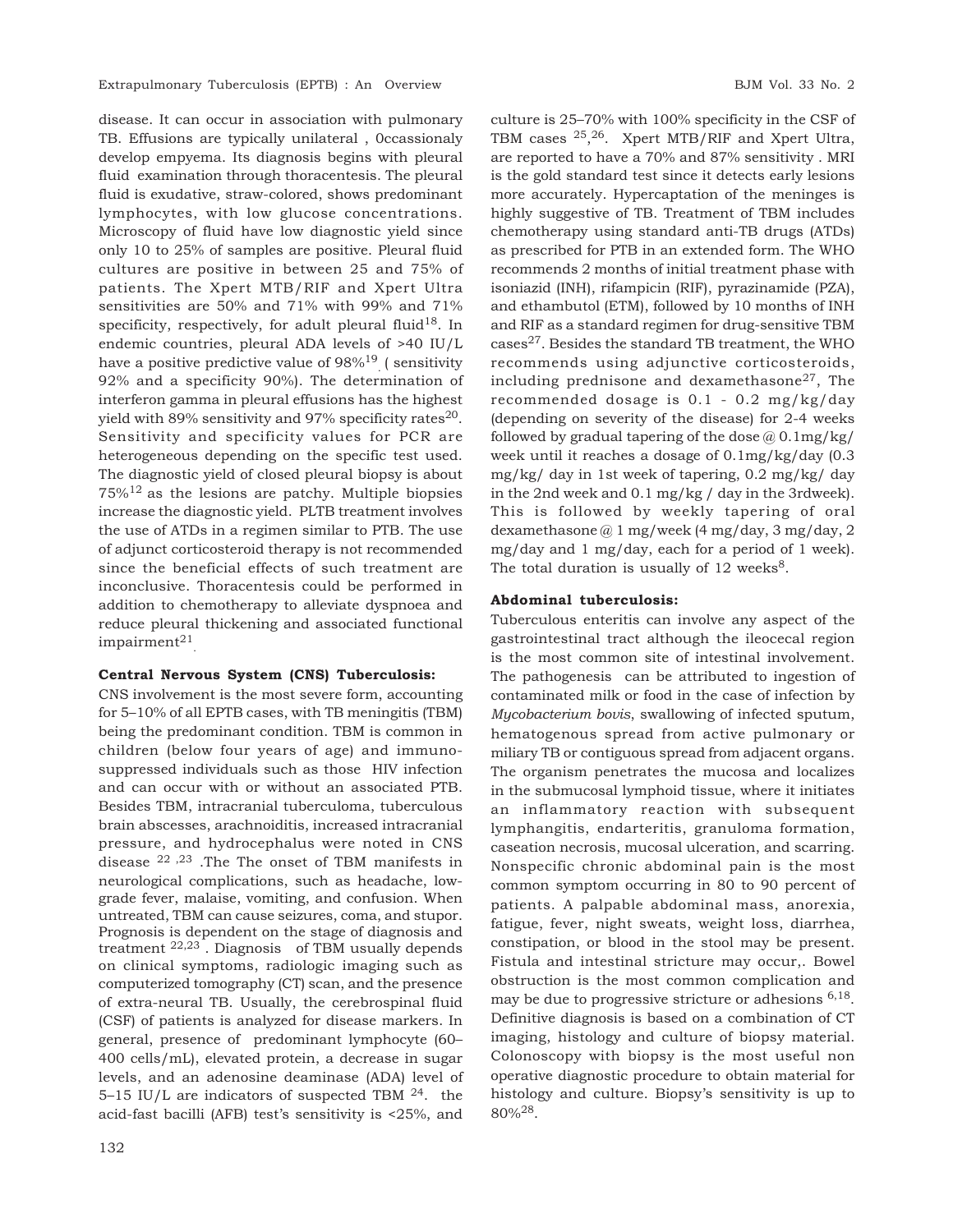**Tuberculous peritonitis** usually occurs as a consequence of the reactivation of latent foci in the peritoneum following hematogenous spread of the infection or from the contiguous spread from adjacent foci such as genitourinary or intestinal TB. TB peritonitis is a common form of EPTB seen among patients with immunosuppressant therapy, HIV infection, renal failure, and cirrhosis. As a subacute disease, TB peritonitis progress with a slow onset of symptoms, including fever, night sweats, abdominal pain, and ascites.

Along with GITB, the involvement of lymph nodes or abdominal lymphadenopathy is usually observed. The most commonly involved lymph nodes are the mesenteric nodes, omental nodes, porta hepatis, the celiac axis, and the peripancreatic area. TB of the visceral organs, including the liver, spleen, and pancreas, are rarely involved in isolation. Diagnosis of abdominal TB is exceptionally challenging as it mimics other chronic diseases, such as malignancy, Crohn's disease, and irritable bowel syndrome. The diagnosis usually requires paracentesis with the removal of peritoneal fluid for the determination of ADA, which has  $100\%$  sensitivity and 97% specificity<sup>29</sup>

. Examination of an acid fast stained smear of ascitic fluid has a reported sensitivity of between 0 and 6% whereas culture is positive in 80% of all cases. If negative, CT guided or laparoscopic biopsy would be needed. Surgery is reserved for complicated cases where perforation, bleeding or obstruction occurs. Abdominal TB is generally responsive to standard ATDs used to treat PTB<sup>30</sup>. Surgery is recommended only when irreversible constrictions, strictures, abscesses, and fistula formation cause damage to the GI tract or other internal organs in the abdomen.

**Adrenal gland TB** occurs through hematogenous spread. In the developing world, however, tuberculosis continues to account for about 20–30% of cases of Addison's disease  $31$ . Symptoms of adrenal insufficiency may occur, such as fatigue and abdominal pain. When >90% of the cortex has been destroyed, patients may present with Addisonian crisis, which can be life-threatening<sup>32</sup>.anterior pituitary hormonal assay with stimulation tests, MRI( usually shows bilateral adrenal enlargement) and histopathology remains the diagnostic tools.

# **Genito urinary tuberculosis:**

Genitourinary tuberculosis has been estimated to account for 6.5% 33 of all EPTB cases. It is more common in men than in women. Hematogenous spread of primary pulmonary infection; late reactivation disease or miliary disease can lead to renal involvement. patients with miliary infection, 25 to

62% have been documented to have concomitant renal lesions 33. The onset on genitourinary TB is often asymptomatic but eventually with the spread of the disease causes sterile pyuria and microscopic hematuria in up to 90% of cases. Ureteral stricture can occur and may cause obstructive uropathy with the development of hydronephrosis. By means of USG, or intravenous pyelogram, CT calcifications, papillary necrosis, calyx involvement, ureteral stricture and pelvic dilation can be demonstrated. As to improve Microbiological diagnostic yield, between 3 and 6 serial samples of urine should be collected every early morning (sensitivity 80-90% for several determinations). The use of polymerase chain reaction (PCR) for detection of *M. tuberculosis* in urine or renal tissue is improving diagnostic capabilities<sup>34</sup>

In men, the involvement of the prostate, epididymis and testicles is common with the development of subacute prostatism and epididymoorchitis. FNAB or open biopsy samples is necessary for the establishment of the diagnosis. In women, the Fallopian tubes are bilaterally involved in up to 80% of case . Diagnosis requires the realization of hysterosalpingography and culture of menstrual fluid, endometrial biopsy and sampling of other affected tissues by means of laparoscopy35-36.

# **Osteoarticular tuberculosis:**

It accounts for 11% of EPTB forms according to published series<sup>37</sup>. Although it can affect any bone, **spondylitis or Pott disease**, represents 50% of all cases 38. Infection generally begins with inflammation of the anterior aspect of vertebral bodies, typically, it spreads behind the anterior ligament to the disc and to adjacent bodies. Eventually the infection can spread to adjacent soft tissues with the formation of paravertebral or psoas abscesses and affecting the posterior aspect of vertebral bodies eventually involving the spinal cord which is then at risk of compression which is not uncommon in endemic region due to lack investigation access. of Pott's disease most commonly affects the lower thoracic region in younger patients and the upper lumbar region in elder patients. The most common symptom is local pain. Concomitant TB infection in other locations is present in between 20 and 40% of all cases. CT and x-rays are useful in the determination of the extension, the affectation of soft tissues and eventual neurological involvement. MRI is the most sensitive tool in the assessment of neurological commitment. Surgery can be sometimes necessary for patients with symptoms of spinal compression. Diagnosis of skeletal TB requires CT guided biopsy for subsequent culture and pathology study $39$ .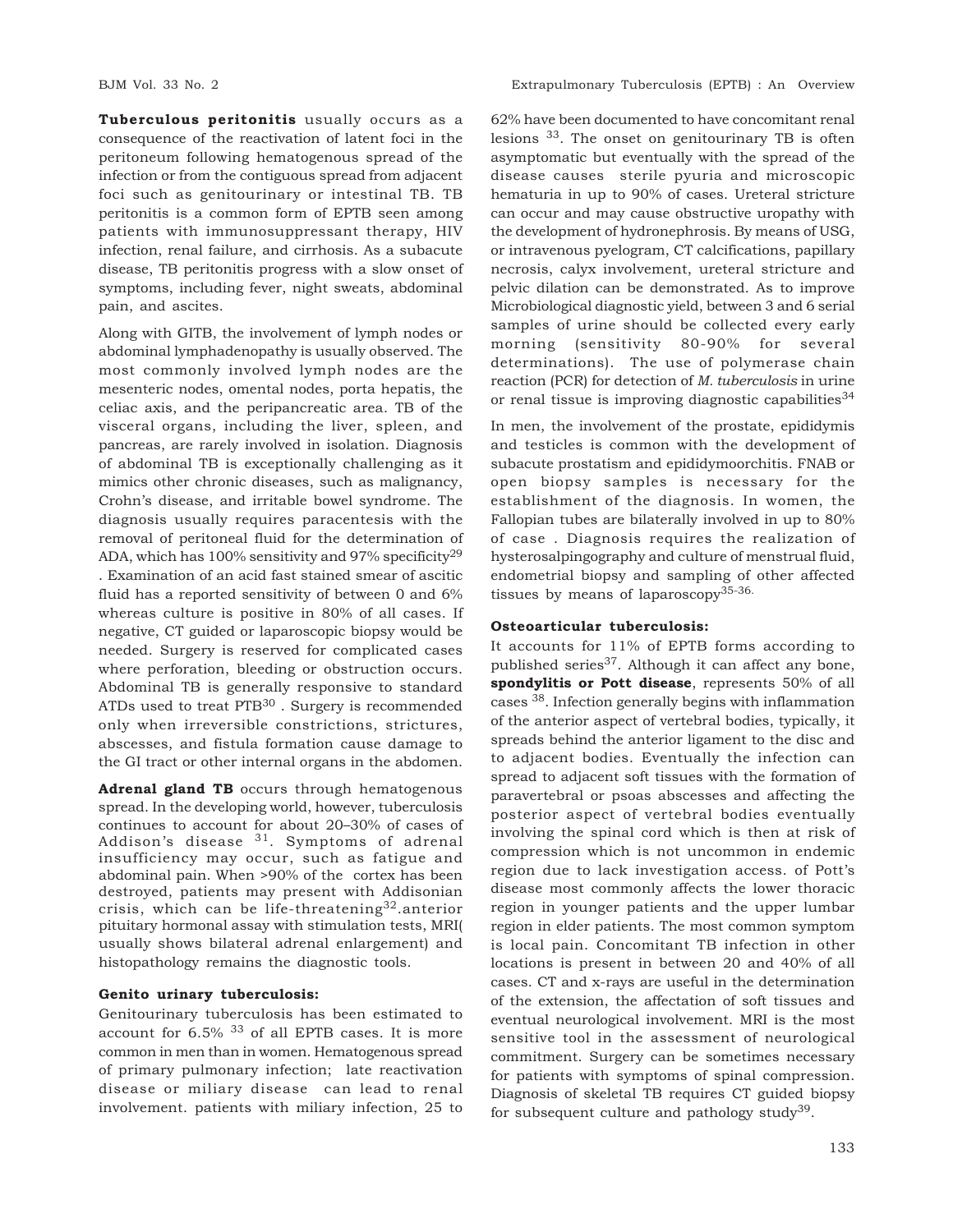Extrapulmonary Tuberculosis (EPTB) : An Overview BJM Vol. 33 No. 2

**Tuberculous arthritis** can occur in virtually any joint, but it tends to occur in the hip or in the knee. Clinical manifestations include swelling, pain and loss of joint function that progresses over weeks to months. The formation of fistula is common in advanced cases. Positive cultures of synovial fluid appear in up to 79% of cases, if negative synovial biopsy may be necessary . On the other hand, symmetrical polyarthritis involving large and small joints without local evidence of active TB( Poncet's disease), seems to be immune-mediated and related to HIV co-infection. **Osteomyelitis** may occur in any bone of the body, and it is more commonly insidious.

Treatment of osteoarticular TB and spinal TB for treatment is 12 months with 2 (HRZE)/10  $(HR)^{12}$ . Surgery should be considered for patients with neurological deficit or an unstable spine lesion.

# **Miliary tuberculosis:**

Miliary tuberculosis (MiliTB) is a fatal form of disseminated TB developed by hematogenous spread from a primary locus. It can affect infants, young children, and older adults with predisposing comorbidities, such as malnutrition, HIV infection, treatment with immunosuppressants, diabetes mellitus (DM), chronic kidney disease, and malignancy. The common symptoms are fever, malaise, anorexia, weight loss, and cough with septicemia. The most frequently affected organs are the liver, the spleen, the lung, the lymph nodes, the meninges, the bone marrow and the adrenal glands. Specific disease symptoms sometimes show cutaneous lesions (Tuberculosis cutis miliaris disseminate), choroidal tubercles, and commonly TBM. Atypical complications, including acute distress respiratory syndrome, pneumothorax, severe kidney injury, lymphadenopathy, cardiac, hepatic, and gastrointestinal manifestations, as well as immune reconstitution inflammatory syndrome (IRIS), are also observed  $.40,41$ .

Diagnosis is difficult due to its clinical course and sometimes delayed. Chest X-ray usually shows a miliary pattern, while high-resolution CT imaging specifically identifies miliary nodules, ground-glass opacities, and interlobular septal thickening. Depending on the organs involved, other diagnostic imaging, including ultrasound, MRI, Positron emission tomography-CT (PET-CT), or echocardiography, is recommended to assess the extent of organ damage. The blood profiling of MiliTB usually shows anemia, lymphopenia, pancytopenia, and elevated transaminase, bilirubin, ESR, and CRP. Collection of several samples in different locations, is required for culture and histological testing. Blood cultures

are sometimes positive especially in patients with concurrent HIV infection. Necrotizing granuloma are most frequently obtained from liver samples (90-100%) rather than bone marrow (31-82%) or transbronchial biopsy (63-72%)<sup>38</sup> Treatment of MiliTB cases without meningeal involvement includes standard ATD therapy as recommended for PTB. In the case of MiliTB existing with TBM, treatment is continued for up to 12 months. Corticosteroids, such as prednisone, are beneficial as adjuvants for MiliTB,

# **Tuberculous pericarditis:**

Pericardial infection may occur via extension of infection from the lung or tracheobronchial tree, adjacent lymph nodes, spine, sternum, or via miliary spread. It is usually associated to concomitant infection in other locations. Ecocardiography is useful in diagnosis as well as to assess potential complications such as constrictive pericarditis and cardiac tamponade. Tuberculous pericardial effusions. are typically exudative and characterized by increased leukocyte count, with a predominance of lymphocytes and monocytes. AFB are observed infrequently (6% sensitivity) and the yield is increased by culture (25- 75% according to published series). The determination of interferon gamma is more sensible and specific (92% and 100% respectively) than the elevation of ADA levels (sensitivity of 87% and specificity of 89%). .Standard chemotherapy with ATDs, similar to PTB treatment, is currently followed for tubercular pericarditis42 Echocardiographic needle pericardiocente helps to alleviate cardiac tamponade<sup>42</sup>. Oral or intrapericardial corticosteroids are promising to immunocompetent individuals .

# **Laryngeal tuberculosis:**

Laryngeal tuberculosis usually entails the development of masses, ulcers or nodules in the larynx and vocal cords. The most common clinical manifestation is dysphonia but it can also produce coughing, stridor and hempoptysis. It is usually associated with concomitant pulmonary TB, and it is thus a highly bacilliferous and contagious form of the disease.

# **Cutaneous tuberculosis:**

Cutaneous or skin tuberculosis (CTB) constitutes 1– 1.5% of all EPTB. TB verrucosa cutis, manifests as a painful hyperkeratotic or verrucous papule with an inflammatory areola. CTB due to endogenous source (known as scrofuloderma) occurs on the skin as a contiguous extension of underlying TB, usually lymphadenitis or bone or joint or epididymis TB. Orificial TB is a less common manifestation of cutaneous TB that causes painful ulcerative disease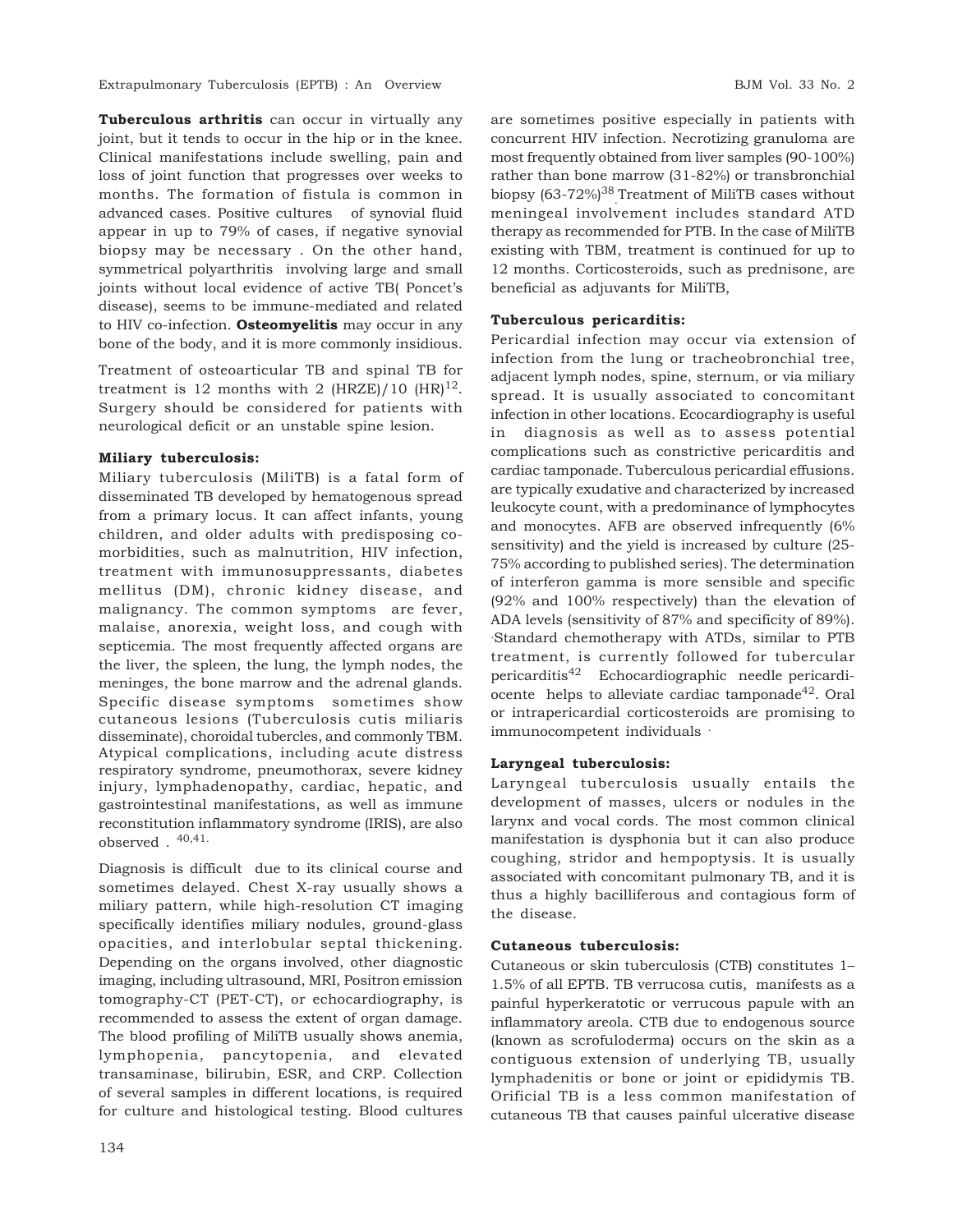near orifices such as oral, perineal, and perirectal skin 42.Lupus vulgaris is the chronic form of CTB that produces lesions of individual plaques or nodules with some ulceration and scarring  $42$ . TSTs have shown 33–96% sensitivity and 62.5% specificity for CTB 43. Skin biopsy is an ideal sample for CTB diagnosis by AFB staining and/or the bacilli culture. Treatment of CTB involves using ATDs similar to PTB therapy<sup>26</sup>. Surgical excision and debridement) are also recommended for scrofuloderma lesions, lupus vulgaris, or tuberculosis verrucosa cutis 44,45

# **Ocular tuberculosis:**

Primary progressive TB of the eye is rare, and most of the OTB cases involve exogenous infections of the eyelids, conjunctival, corneal, and scleral lesions, while the secondary disease is more common and affects the uveal tract, retina, and optic nerve. Uveitis is the most common EPTB due to the vascular supply and presents as anterior, intermediate, posterior uveitis, and pan-uveitis<sup>46</sup>. imaging techniquesincluding fluorescein and indocyanine angiography, fundus autofluorescence imaging, optical coherence tomography, fundus fluorescein angiography, ultrasonography, and microperimetry- are extensively used to assess the extent of damage to the eye as well as a therapeutic response<sup>47</sup>. Management of OTB involves the use of standard ATDs prescribed for PTB cases supplemented with adjuvant Systemic corticosteroid

#### **Challenges of EPTB:**

#### **a. Diagnostic dilema**

Diagnosis requires a very high index of suspicion due to its vague symptomatology that includes differentials like other chronic infections, and malignancies. Culture still remains gold standard for TB diagnosis, which is often negative due to paucbacilary nature of EPTB. Conventional diagnostic techniques provide different degrees of sensitivity and specificity according to location and bacterial load. Invasive methods are often needed to obtain samples for microbiological and histological testing. The yield of IGRA and the standardization of molecular techniques still remain to be established

#### **b. Rising trend of drug-resistant EPTB:**

An increased number of drug-resistant EPTB (DR-EPTB) cases have been reported in the last decade, which poses significant challenges to diagnose and treatment. Since EPTB is less contagious than pulmonary TB, it is often ignored during initial diagnosis; however, the rising trend in DR-EPTB cases redefines the focus and warrants immediate attention for intervention. Previous studies have reported 16– 20% of EP-TB cases with collective drug resistance. Among the DR EP-TB cases, studies reported maximum resistance to isoniazid (8–14%), while the frequency of rifampicin monoresistance (2.4–3.9%) and MDR  $(2.0-10.0\%)$  cases were comparatively low<sup>48,49,50</sup>

. Lymph nodes, bone and pleura, are the most common organs involved in DR-EPTB reported worldwide. Rapid diagnosis of EPTB such as Xpert MTB/RIF Ultra and Xpert MTB/RIF, is recommended by the WHO 51.

#### **c. Adverse drug reactions:**

Adverse drug reactions to anti-TB drugs include gastrointestinal disturbance, hepatotoxicity, peripheral neuropathy, psychiatric disorders, optic neuritis, ototoxicity, renal toxicity, cardiac toxicity/ arrhythmias, arthralgia, and skin reactions that vary in intensity from one case to another. These add to the existing burden of poor treatment outcomes, noncompliance to treatment, and death.

#### **Strategies for control of tuberculosis:**

The "End TB Strategy", established by the WHO, aims to reduce TB deaths by 95% and new cases by 90% in 20358. In 2016, Bangladesh adopted WHO's End TB Strategy<sup>8</sup>. After having successfully implemented the 'DOTS' or Directly Observed Treatment strategy in Bangladesh, the country embarked on ensuring high quality DOTS, better outreach so that more number of patients have access to quality TB care, management of multi-drug resistant TB (MDR-TB) and TB-HIV co-infection, strengthening of health systems, involving all healthcare providers in the public sector, private sector and Non-Governmental Organizations (NGOs), strengthening the advocacy campaign, promoting Medical College involvement and research.

#### **Conclusion:**

TB is preventable and curable disease. Achieving the goal of "End TB Strategy", involves applying improved diagnosis, treatment, ensuring patient compliance, and better vaccines to fight against TB. Close cooperation of all healthcare providers at all levels is essential for successful implementation of the control programme. In addition to PTB, it is imperative to address the impact of EPTB and its rising drug resistance on global health and the economy to control these diseases worldwide. An early and accurate diagnosis and drug susceptibility testing are essential to initiate the correct treatment regimen without delay. While the standard ATDs used in PTB is also approved to treat most of the EPTB cases, the duration and effectiveness of treatment vary strikingly, depending on the nature of disease manifestation and the organ involved. treatment with corticosteroids as adjuvant to antimicrobial drugs and surgery can be beneficial in special situations. The comple ties associated with EPTB and DR-EPTB manage tent highlight the urgent need to develop additional, advanced tools for early and rapid diagnosis, and nore efficient treatment regimens.

#### **Conflict of Interest:**

The authors stated that there is no conflict of interest in this study.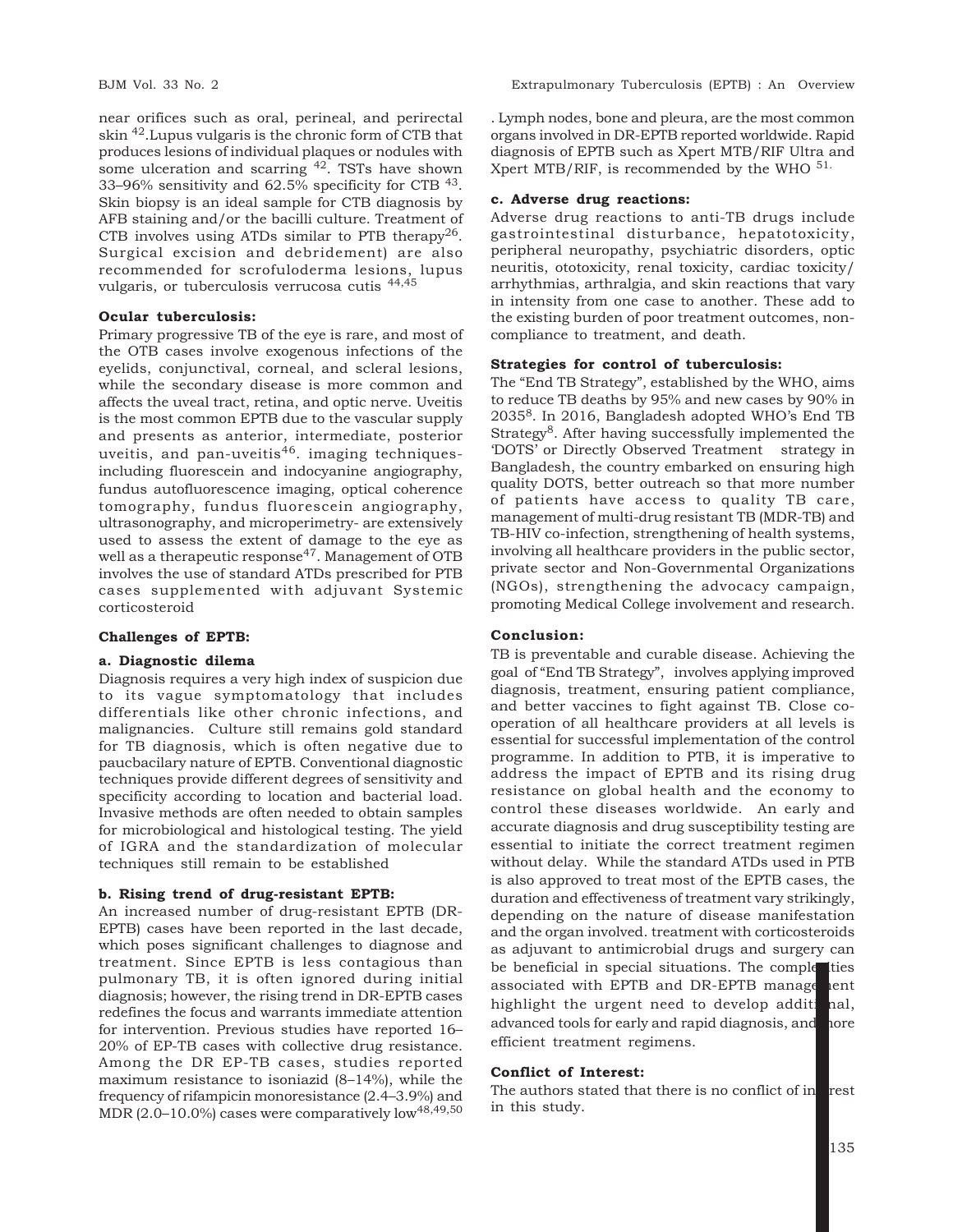Extrapulmonary Tuberculosis (EPTB) : An Overview BJM Vol. 33 No. 2

### **References:**

- 2. Who report 2009. Global Tuberculosis control: epidemiología, strategy, financing. Geneva: WorldHealth; 2009 García Rodríguez JF, Álvarez Díaz H, Lorenzo García MV, Mariño Callejo A, Fernández Rial A, Sesma Sánchez P
- 3. Extrapulmonary tuberculosis: epidemiology and risk factors. Enferm Infecc Microbiol Clin. 2011; 29(7): 502-9. https://doi.org/10.1016/j.eimc.2011. 03.005 PMid:21570159
- 4. Peto HM, Pratt RH, Harrington TA, LoBue PA,Armstrong L. Epidemiology of extrapulmonary tuberculosis in the United States, 1993-2006. Clininfect Dis. 2009; 49: 1350-7. https://doi.org/ 10.1086/605559 PMid:19793000
- 5. Elder NC. Extrapulmonary tuberculosis. A review. Archives of Family Medicine. 1992;1(1):91-98. https://doi.org/10.1001/archfami.1.1.91 PMid: 1341593
- 6. Binesh F, Zahir ST, Bovanlu TR.Isolated cerebellar tuberculoma mimicking posterior cranial fossa tumour. BML Case Reports. 2013. https://doi.org/ 10.1136/bcr-2013-009965 PMid:23966456 PMCid: PMC3761680
- 7. Global Tuberculosis Report 2017. Wold Health Organization
- 8. National Guideline and Operational Manual for Tuberculosis Sixth Edition October 2021
- 9. Kulchavenya E. Extrapulmonary tuberculosis: Are statistical reports accurate? Therapeutic Advances inInfectious Disease. 2014;2(2):61-70 https:// doi.org/10.1177/2049936114528173. PMid:2516 5556 PMCid:PMC4072044
- 10. García-Rodríguez JF, Álvarez-Díaz H, Lorenzo-García M, Mariño- Callejo A, Fernández-Rial A, Sesma-Sánchez P. Extrapulmonary tuberculosis: Epidemiology and risk factors. Enfermedades Infecciosas y Microbiología Clínica. 2011;29(7):502- 509 https://doi.org/10.1016/j.eimc.2011.03.005 PMid:21570159
- 11. Global tuberculosis report 2021, WHO
- 12. National Guideline and Operational Manual for Tuberculosis Sixth Edition October 2021.
- 13. Gomes da Rocha Dias A, Amann B, Costeira J, Gomes C, Bárbara C. Extra-pulmonary tuberculosis in HIV infected patients admitted to the hospital. The European Respiratory Journal. 2016;48:PA2761
- 14. Peto HM, Pratt RH, Harrington TA, LoBue PA, Armstrong L. Epidemiology of extrapulmonary tuberculosis in the United States, 1993-2006. Clin infect Dis. 2009; 49: 1350-7. https://doi.org/ 10.1086/605559 PMid:19793000
- 15. Fisher D, Elwood K. Nonrespiratory tuberculosis. In: Canadian Thoracic Society, Canadian Lung Association, and the Public Health Agency of Canada, editors. Canadian Tuberculosis Standards. 7th Edition. Ottawa: Canadian Thoracic Society; 2013
- 16. Fontanilla JM, Barnes A, Fordham von Reyn C. Current diagnosis and Management of Peripherals tuberculous lymphadenitis. Clin Infect Dis. 2011; 53(6): 555-62. https://doi.org/10.1093/cid/cir454 PMid:21865192
- 17. National Guideline and Operational Manual for Tuberculosis Sixth Edition October 2021.
- 18. WHO. WHO Consolidated Guidelines on Tuberculosis Module 3: Diagnosis-Rapid Diagnostics for Tuberculosis Detection. Available online: https:/ /www.who.int/publications/i/item/whoconsolidated-guidelines-on-tuberculosis-module-3 diagnosis—rapid-diagnostics-for-tuberculosisdetection (accessed on 16 April 2021).
- 19. Lee, Y.C.; Rogers, J.T.; Rodriguez, R.M.; Miller, K.D.; Light, R.W. Adenosine deaminase levels in nontuberculous lymphocytic pleural effusions. Chest 2001, 120, 356-361. [Google Scholar] [CrossRef] [PubMed https://doi.org/10.1378/chest.120.2.356 PMid:11502629
- 20. Jiang J, Shi HZ, Liang QL Qin SM, Qin XJ. Diagnostic value of interferon gamma in tuberculous pleurisy. A meta-analysis. Chest. 2007; 131: 1133- 41. https://doi.org/10.1378/chest.06-2273 PMid:174 26220
- 21. Shaw, J.A.; Diacon, A.H.; Koegelenberg, C.F.N. Tuberculous pleural effusion. Respirology 2019, 24, 962-971. [Google Scholar] [CrossRef] https://doi.org/ 10.1111/resp.13673 PMid:31418985
- 22. Mechai, F.; Bouchaud, O. Tuberculous meningitis: Challenges in diagnosis and management. Rev. Neurol.2019, 175, 451457. [Google Scholar] [CrossRef] [PubMed] https://doi.org/10.1016/ j.neurol.2019.07.007 PMid:31383464
- 23. Wilkinson, R.J.; Rohlwink, U.; Misra, U.K.; van Crevel, R.; Mai, N.T.H.; Dooley, K.E.; Caws, M.; Figaji, A.; Savic, R.; Solomons, R.; et al. Tuberculous meningitis. Nat. Rev. Neurol. 2017, 13, 581-598. [Google Scholar] [CrossRef] [PubMed] https:// doi.org/10.1038/nrneurol.2017.120 PMid: 2888 4751
- 24. Garg, R.K. Microbiological diagnosis of tuberculous meningitis: Phenotype to genotype. Indian J. Med. Res.2019, 150, 448-457. [Google Scholar] [CrossRef https://doi.org/10.4103/ijmr.IJMR\_1145\_19 PMid:31939388 PMCid:PMC6977359.
- 25 Rock, R.B.; Olin, M.; Baker, C.A.; Molitor, T.W.; Peterson, P.K. Central nervous system tuberculosis: Pathogenesis and clinical aspects. Clin. Microbiol. Rev. 2008, 21, 243-261. [Google Scholar] [CrossRef https://doi.org/10.1128/CMR.00042-07 PMid: 18400795 PMCid:PMC2292571
- 26 WHO. Guidelines for Treatment of Drug-Susceptible Tuberculosis and Patient Care (2017 Update). Available online: https://www.who.int/tb/ publications/2017/dstb\_guidance\_2017/en/ (accessed on 16 April 2021).
- 27 Espinosa-Gimeno A, Martínez-Sanz J, Asong-Engonga L. Rodríguez-Zapata M. Protocolo diagnóstico y terapéutico de las tuberculosis extrapulmonares. Medicine. 2014; 11(52): 3091-7. https://doi.org/10.1016/S0304-5412(14)70745-0
- 28. Rev Esp Sanid Penit 2015; 17: 3-11 M Ramírez-Lapausa, A Menéndez-Saldaña y A Noguerado-Asensio Extrapulmonary tuberculosis: an overview https://doi.org/10.4321/S1575-0620201 50001 00002 PMid:25803112